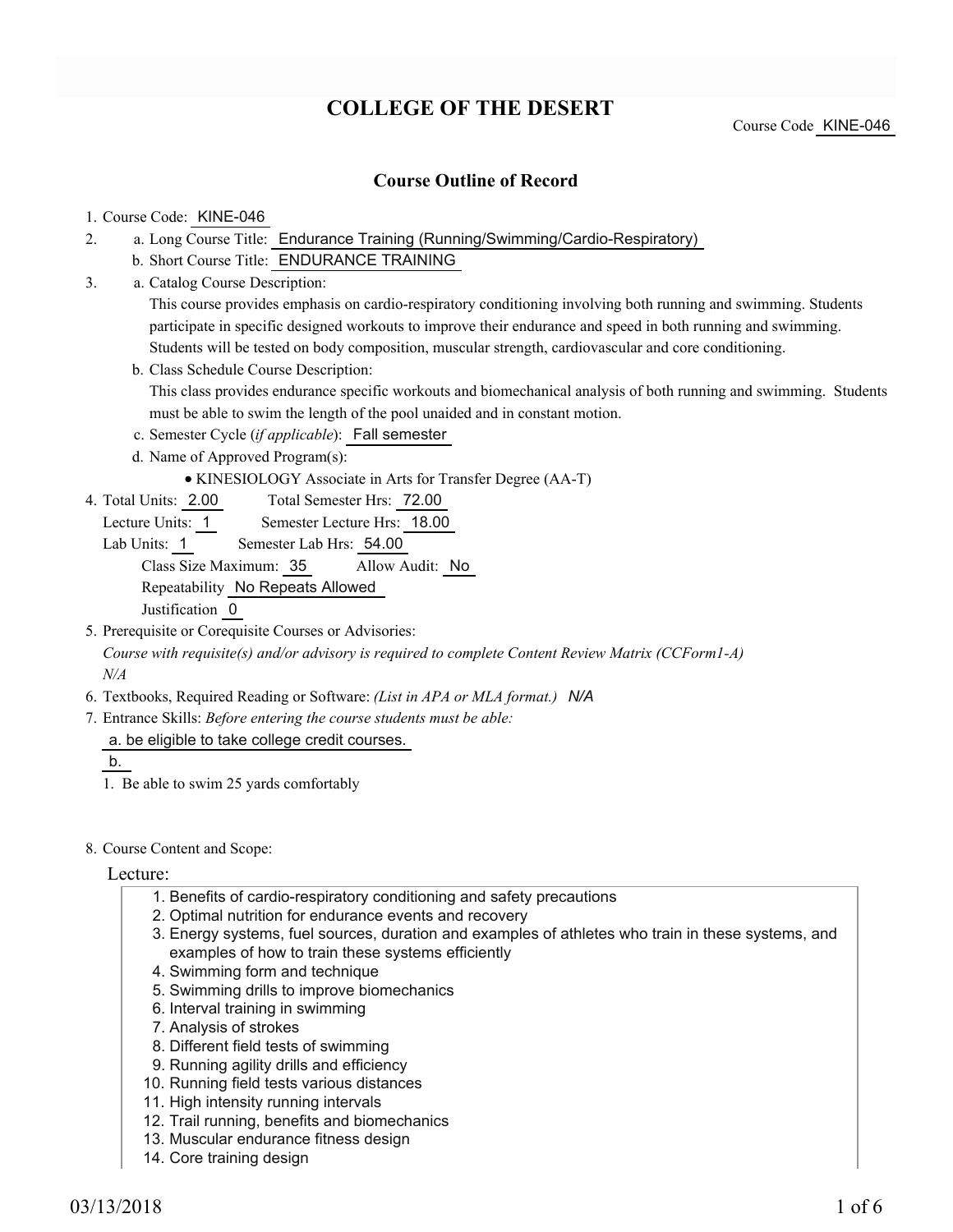|  |  | 15. Exercise progression and timeline to improve endurance in both swimming and running safely |  |
|--|--|------------------------------------------------------------------------------------------------|--|
|--|--|------------------------------------------------------------------------------------------------|--|

|                                             | 15. Exercise progression and timeline to improve endurance in both swimming and running safely |
|---------------------------------------------|------------------------------------------------------------------------------------------------|
|                                             | Lab: (if the "Lab Hours" is greater than zero this is required)                                |
| 1. Personalized fitness assessment          |                                                                                                |
| 1. goal setting                             |                                                                                                |
| 2. heart rate                               |                                                                                                |
| 3. current fitness level                    |                                                                                                |
| 2. Biomechanics, Application and Principles |                                                                                                |
|                                             | 1. variety of swimming drills, tips and techniques to enhance swimming strokes                 |
|                                             | 2. variety of drills, agilities for both speed and endurance running                           |
|                                             | 3. trail running, techniques for both intervals speed and endurance, uphill and downhill       |
|                                             | 3. Principles of safety and tolerance and exercise progression                                 |
| 1. training guidelines                      |                                                                                                |
| 2. proper warm-up and cool down             |                                                                                                |
| 3. common injury prevention                 |                                                                                                |
| 4. Cardiorespiratory fitness assessment     |                                                                                                |
| 1. swimming distance testing                |                                                                                                |
| 2. swimming speed testing                   |                                                                                                |
| 3. running speed testing                    |                                                                                                |
| 4. running distance testing                 |                                                                                                |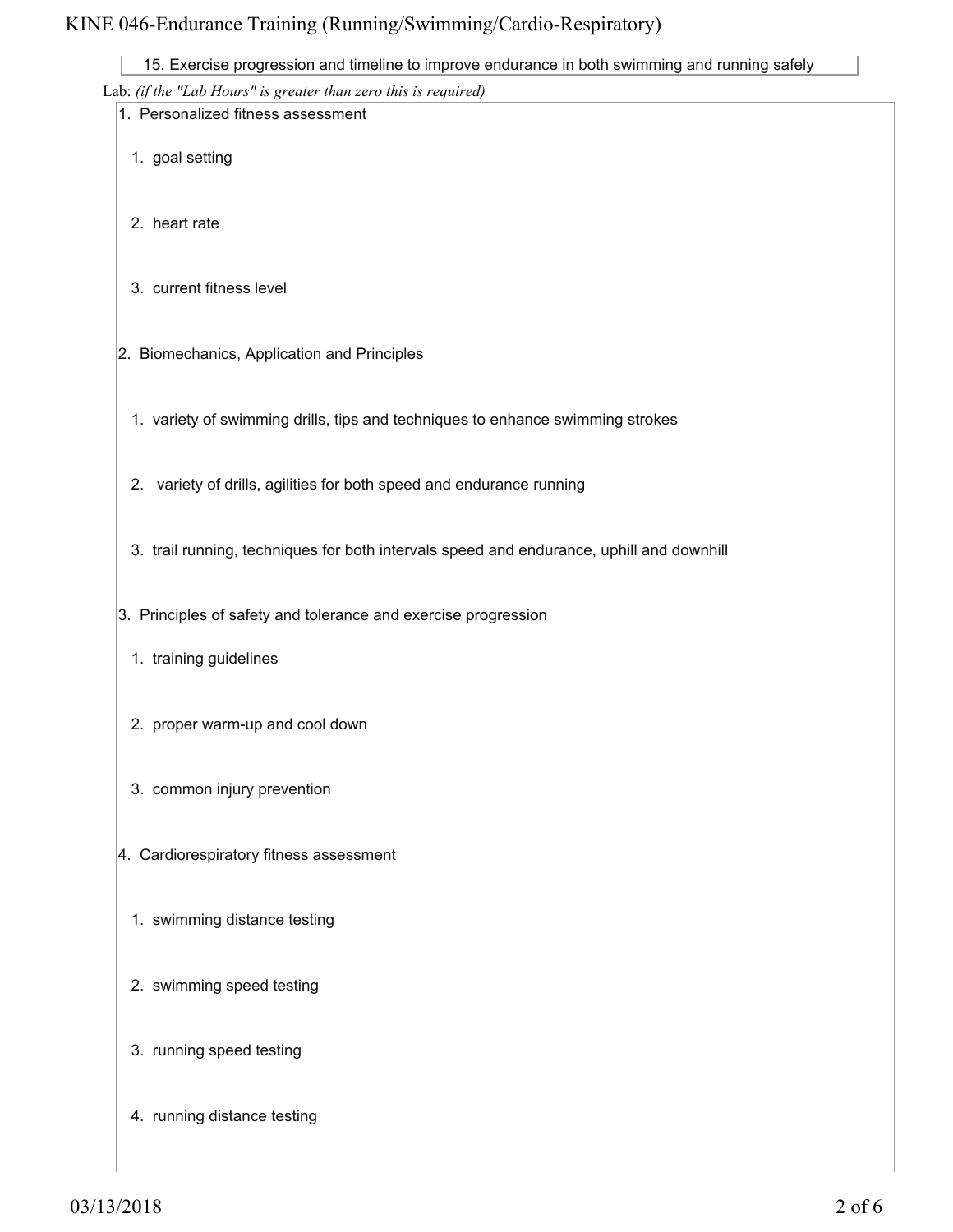- 5. Muscular endurance testing
	- 1. various individual testing
	- 2. core strength
- 6. Body composition
	- 1. goal setting
	- 2. assessment and analyzation
- 7. Principles of flexibility
	- 1. benefits of dynamic stretching
	- 2. benefits of static stretching
	- 3. importance of stretching for regeneration and recovery

9. Course Student Learning Outcomes:

1. Perform, with an increasing degree of proficiency, elementary fitness activities that demonstrate measurable improvements in coordination, aerobic capacity, muscular strength and overall flexibility.

- 2. Demonstrate an understanding of the relationship between fitness, nutrition and weight management.
- 3. Identify those health habits associated with optimum wellness and physical well-being.
- 4.

4. Demonstrate proper biomechanics for various strokes in swimming such as freestyle, breastroke and backstroke.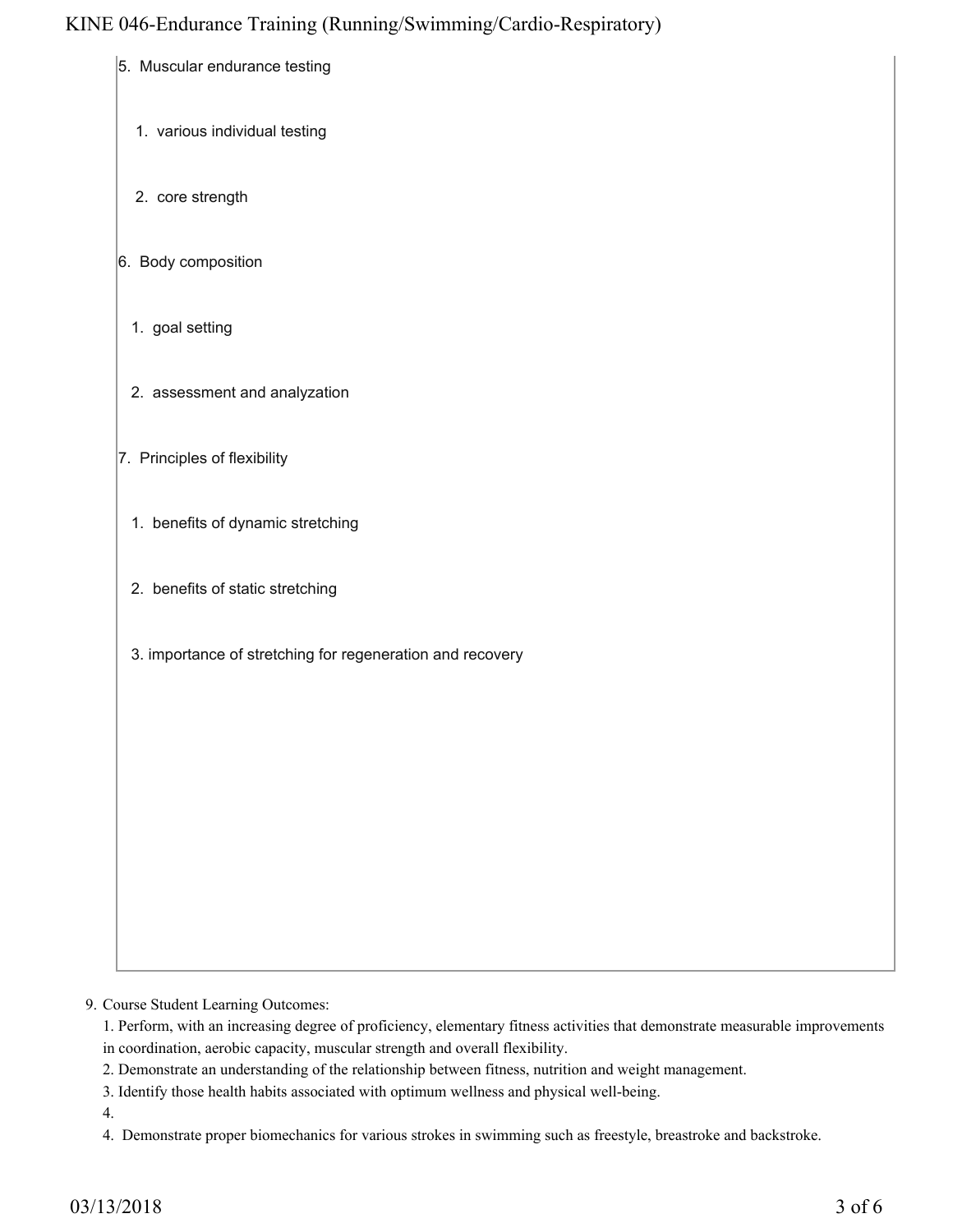- 5. Recognize basic swimming drills to enhance form, efficiency and speed.
- 6. Demonstrate various agility drills and biomechanics to improve running efficiency, speed and endurance.

7. Identify various energy pathways and endurance exercise prescription and programming to improve anaerobic and aerobic conditioning.

- 10. Course Objectives: Upon completion of this course, students will be able to:
	- a. Explain principles and benefits of cardio-respiratory fitness.
	- b. Demonstrate proper agility drills to improve form, speed and endurance while running.
	- c. Demonstrate proper form drills to enhance biomechanics of swimming.
	- d. Read resting, active, and recovery heart rates.
	- e. Demonstrate improved cardio-respiratory and muscular endurance, and core strength.

f. Design and analyze various cardio-respiratory fitness programming, and timelines to transform into individual personal programming.

g. Express fitness related goals in both short term and long term goal setting in a personalized fitness journal.

h. Demonstrate an understanding of safety and injury prevention.

i. Summarize the various energy sources, energy systems, fuel sources and timelines involved in anaerobic and aerobic pathways.

j. Evaluate personal improvement in cardio-respiratory, muscular and core endurance through analyzing fitness testing done in class.

- 11. Methods of Instruction: *(Integration: Elements should validate parallel course outline elements)* 
	- a. Activity
	- b. Collaborative/Team
	- c. Demonstration, Repetition/Practice
	- d. Discussion
	- e. Individualized Study
	- f. Journal
	- g. Laboratory
	- h. Lecture
	- i. Observation
	- j. Participation
	- k. Self-exploration
- 12. Assignments: (List samples of specific activities/assignments students are expected to complete both in and outside of class.) In Class Hours: 36.00

Outside Class Hours: 18.00

- a. In-class Assignments
	- 1. drills, techniques and application of biomechanics of swimming
	- 2. drills, techniques and application of biomechanics of running
	- 3. fitness testing of both anerobic and aerobic endurance in both swimming and running fitness testing
	- 4. fitness testing for muscular endurance and core strength
	- 5. body compostion analysis in both pre and post fitness testing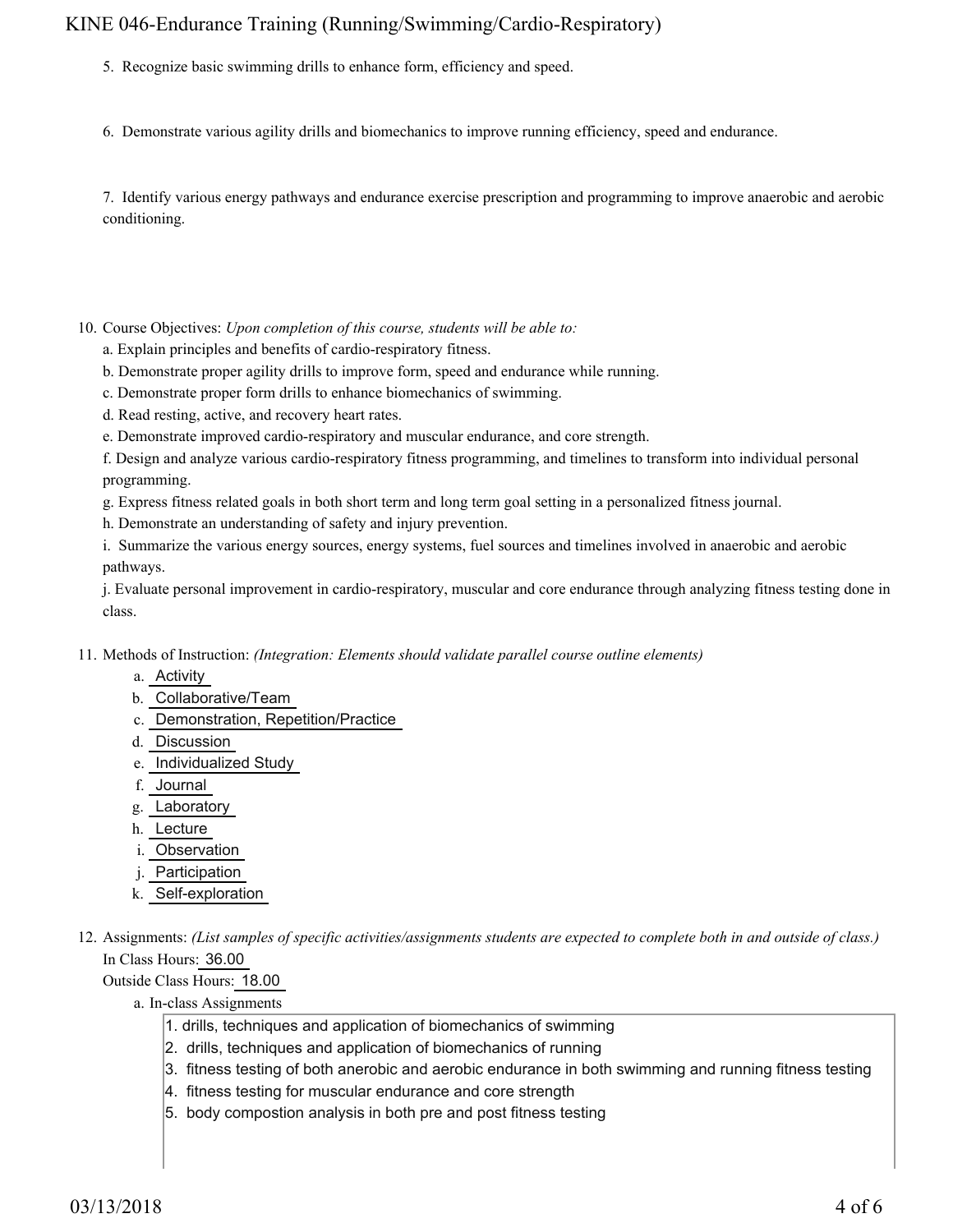- b. Development of a personal exercise program.
- c. Goal sheet pre and post for body composition, muscular endurance and cardiorespiratory fitness
- b. Out-of-class Assignments
	- a. Reading handouts
	- b. Skill practice
	- c. Development of a personal exercise program
	- d. Goal sheet pre and post for body composition, muscular endurance and cardiorespiratory fitness
	- e. video analysis

13. Methods of Evaluating Student Progress: The student will demonstrate proficiency by:

- Written homework
- Critiques
- Portfolios
- Self-paced testing
- Laboratory projects
	- various fitness testing pre and post personal fitness goal sheets
- Field/physical activity observations
- Presentations/student demonstration observations
- Group activity participation/observation
- Self/peer assessment and portfolio evaluation
- Student preparation
- 14. Methods of Evaluating: Additional Assessment Information:
- 15. Need/Purpose/Rationale -- All courses must meet one or more CCC missions.
	- PO-GE C5 Personal Growth and Development

Exhibit habits of intellectual exploration, personal responsibility, and well being.

- IO Personal and Professional Development Demonstrate an understanding of ethical issues to make sound judgments and decisions.
- 16. Comparable Transfer Course

| <b>University System</b>                                             | <b>Campus</b>                                 | <b>Course Number</b> | <b>Course Title</b>  | <b>Catalog Year</b> |  |
|----------------------------------------------------------------------|-----------------------------------------------|----------------------|----------------------|---------------------|--|
| 17. Special Materials and/or Equipment Required of Students:         |                                               |                      |                      |                     |  |
|                                                                      | Running shoes, bathing suit, goggles          |                      |                      |                     |  |
| 18. Materials Fees:                                                  | Required Material?<br><b>Material or Item</b> |                      | <b>Cost Per Unit</b> | <b>Total Cost</b>   |  |
| 19. Provide Reasons for the Substantial Modifications or New Course: |                                               |                      |                      |                     |  |

This course meets the diverse needs of the students; fulfilling both the acquatic and fitness sections of the TMC. Increased course content, number of fitness assessments and more emphasis on various techniques and biomechanics.

- a. Cross-Listed Course *(Enter Course Code)*: *N/A* 20.
	- b. Replacement Course *(Enter original Course Code)*: *N/A*